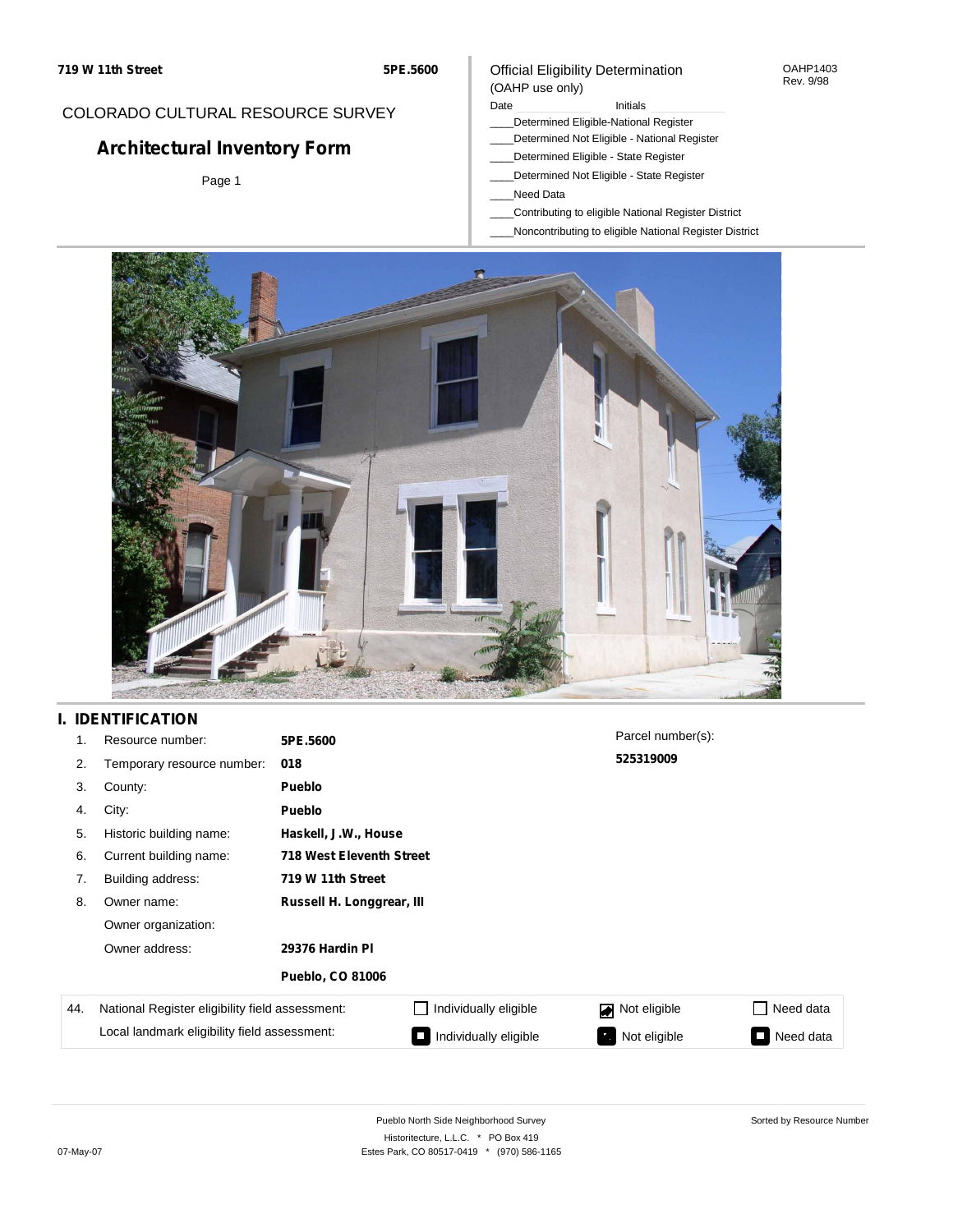Page 2

### **II. GEOGRAPHIC INFORMATION**

| 9.  | P.M.                    |           | 6th             |              | Township:               |       | <b>20S</b>                  |    |           |           | Range:            | 65W |         |
|-----|-------------------------|-----------|-----------------|--------------|-------------------------|-------|-----------------------------|----|-----------|-----------|-------------------|-----|---------|
|     |                         | <b>SE</b> | 1/4             | of <b>SE</b> | 1/4                     | of NE | 1/4                         | of | <b>SW</b> | 1/4       | of Section        |     | 25      |
|     | 10. UTM reference zone: |           |                 |              | 13                      |       |                             |    |           |           |                   |     |         |
|     | Easting:                |           |                 |              | 533526                  |       |                             |    |           | Northing: |                   |     | 4236445 |
| 11. |                         |           | USGS quad name: |              | <b>Northeast Pueblo</b> |       |                             |    |           | Scale:    |                   |     | 7.5     |
|     | Year:                   |           |                 |              | 1974)                   |       | 1961 (Photorevised 1970 and |    |           |           |                   |     |         |
| 12. | $Lot(s)$ :              |           |                 |              | Lot 9: Block 1          |       |                             |    |           |           |                   |     |         |
|     | Addition:               |           |                 |              | <b>Craig's Addition</b> |       |                             |    |           |           | Year of addition: |     | 1871    |

13. Boundary description and justification:

The boundary, as described above, contains but does not exceed the land historically associated with this property.

Metes and bounds exist:

П

### **III. ARCHITECTURAL DESCRIPTION**

| 14. | Building plan (footprint, shape):<br>Other building plan descriptions: | <b>L-Shaped Plan</b>                 |                       |
|-----|------------------------------------------------------------------------|--------------------------------------|-----------------------|
| 15. | Dimensions in feet (length x width):                                   | 1,360 square feet                    |                       |
| 16. | Number of stories:                                                     | $\mathbf{2}$                         |                       |
| 17. | Primary external wall material(s):                                     | <b>Stucco</b>                        | Other wall materials: |
| 18. | Roof configuration:<br>Other roof configurations:                      | <b>Hipped Roof</b>                   |                       |
| 19. | Primary external roof material:                                        | <b>Asphalt Roof/Composition Roof</b> |                       |
|     | Other roof materials:                                                  |                                      |                       |
| 20. | Special features:                                                      | Chimney                              |                       |
|     |                                                                        | Porch                                |                       |
|     |                                                                        | <b>Window/Segmental Arch</b>         |                       |

#### 21. General architectural description:

Oriented to the south, this house rests on a tan-tinted, stucco-covered foundation. Tan-painted stucco also covers all roof surfaces. Windows are 1-over-1-light, double-hung sash, with white-painted wood frames. Windows piercing the front (south) façade feature sandstone sills and lintels, painted white. Those in other elevations open beneath segmental arches. The area between the top sash and the arch hosts a symmetrical, carved decorative element. A 1-beside-1-light, sliding-sash window pierces the gable of a single-story structure attached to the rear (north) elevation. A small portico is located on the west side of the asymmetrical front (south) façade. It rests on a pair of white-painted, wood, Tuscan columns. A 5-step brick stoop approaches the portico. Flanking the stoop is a pair of white-painted, wood balustrades, with simple, square balusters. The principal (south) doorway opens beneath the portico. It hosts an elaborate oak door, with a single, oval-shaped light of leaded glass. Single-light sidelights flank the door, and a 7-light transom spans the door and sidelights. A French door provides access to a shed-roof porch extending across the inside (northeast-facing) corner of the building. This porch features a simple, white-painted wood balustrade and is approached from the north. Gray asphalt shingles cover the main, centrally hipped roof and all other roof surfaces. Evenly spaced, shaped wood modillions appear beneath the eaves. An engaged chimney protrudes from the center of the east elevation and another chimney emerges from the west side of the single-story structure on the rear **of the building.**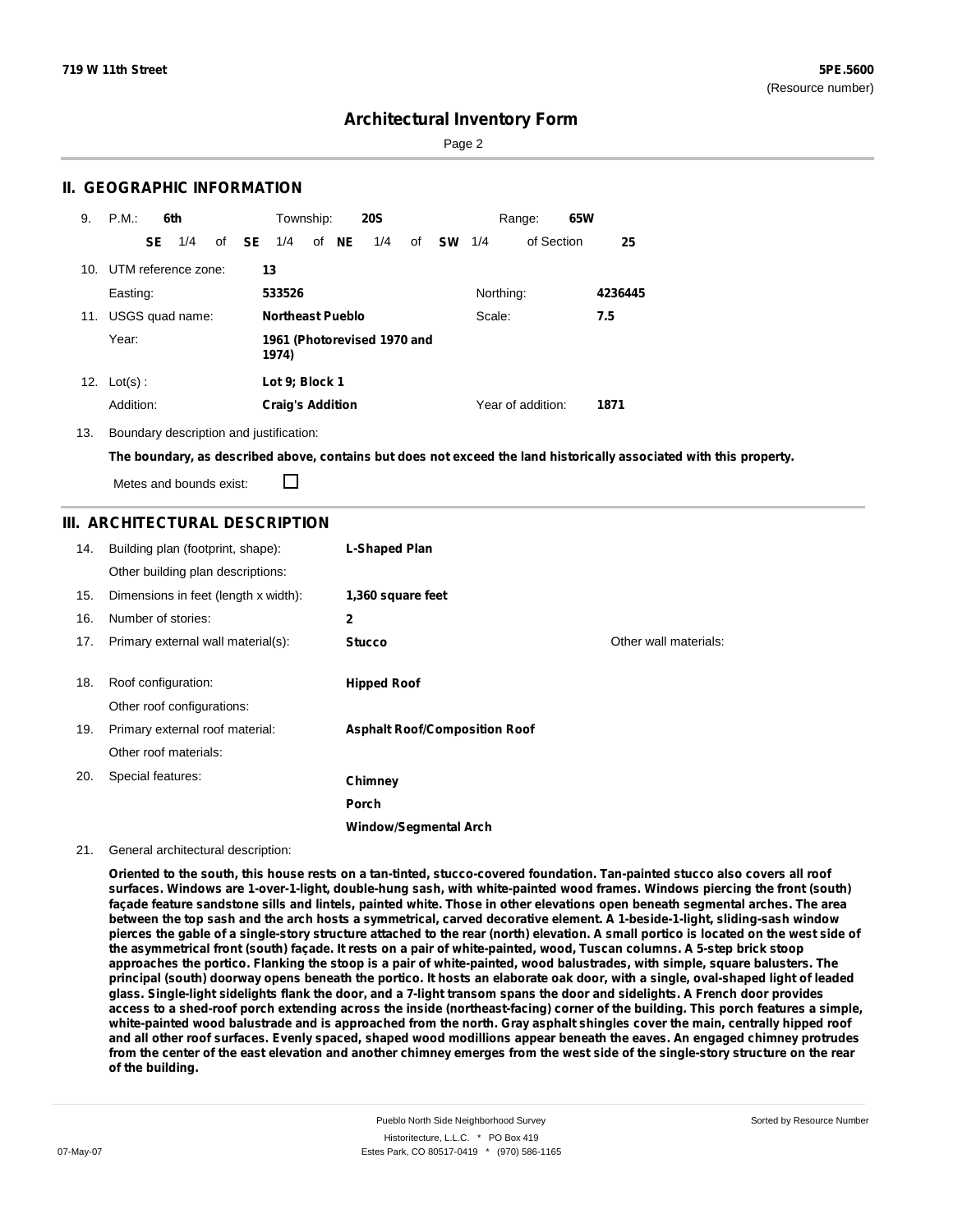Sorted by Resource Number

## **Architectural Inventory Form**

Page 3

| 22. | Architectural style: |  |
|-----|----------------------|--|
|-----|----------------------|--|

**Late Victorian** 

Other architectural styles:

Building type:

23. Landscape or special setting features:

This property is located on terrain sloping downward from north to south, with an elevation of around 4,700 feet above mean sea level. The neighborhood features modest, one- and two-story houses. A gravel-covered strip separates the sidewalk from the street. This property is located on the north side of West 11th Street, an east-west-oriented thoroughfare. It is situated between 715 West 11th Street, to the east, and 721 West 11th Street, to the west. Gravel covers the front yard while the back yard is packed earth. A woven-wire fence delimits the north edge of the property, while a chain-link fence lines the east and west sides. A concrete driveway runs along the east side of the building, connecting West 11th Street to a garage northeast of **the house. Behind the garage is an incinerator constructed of bricks.**

- 24. Associated buildings, features or objects:
	- 1 : Type: **Garage**

Describe: A 2-car garage is located northeast of the house. A concrete drive along the east side of the **house approaches the garage from West 11th Street. Oriented to the south, the garage rests on a concrete slab. Tan-painted sheets of corrugated metal clad all of the exterior walls except for the rear (north) elevation, which has white-painted asbestos shingle siding. Two sets of paired, flakeboard doors, opening on metal strap hinges, dominate the front (south) elevation. A door constructed of vertical wood planks opens in the north end of the west elevation. Sheets of corrugated metal cover the front-gabled roof.**

#### **IV. ARCHITECTURAL HISTORY**

| 25. | Date of Construction:  | Estimate:    | 1890                             | Actual:                                                                                                                                                 |
|-----|------------------------|--------------|----------------------------------|---------------------------------------------------------------------------------------------------------------------------------------------------------|
|     | Source of Information: |              |                                  | Pueblo County Office of Tax Assessor. Property information card [internet].                                                                             |
|     |                        |              |                                  | Sanborn Fire Insurance Maps (for Pueblo, Colorado). New York: Sanborn Map and<br>Publishing Co., 1883, 1886, 1889, 1893, 1904-05, 1904-51, and 1904-52. |
|     |                        |              | Co, consulted 1886 through 2003. | Pueblo City Directory. Pueblo, Co.; Salt Lake City; Kansas City, Mo.; and others: R.L. Polk &                                                           |
| 26. | Architect:             | unknown      |                                  |                                                                                                                                                         |
|     | Source of information: |              |                                  |                                                                                                                                                         |
| 27. | Builder:               | unknown      |                                  |                                                                                                                                                         |
|     | Source of information: |              |                                  |                                                                                                                                                         |
| 28. | Original Owner:        | J.W. Haskell |                                  |                                                                                                                                                         |
|     | Source of information: |              | Co. consulted 1886 through 2003. | Pueblo City Directory. Pueblo, Co.; Salt Lake City; Kansas City, Mo.; and others: R.L. Polk &                                                           |
| 29. | Construction history:  |              |                                  |                                                                                                                                                         |
|     |                        |              |                                  | While Duable Ceuptutov seessel indicate a 1000 data of construction for this house it announced in eity discotories and Canho                           |

While Pueblo County tax records indicate a 1900 date of construction for this house, it appears in city directories and Sanborn insurance maps prior to that time. The most notable alteration has been the application of stucco over the original brick walls. The house underwent a remodeling within the last 2 years, during which the porches were rebuilt and the entire house was **repainted.**

30. Location: **original Date of move(s):** 

### **V. HISTORICAL ASSOCIATIONS**

| 31. | Original use(s):     | <b>Single Dwelling</b> |
|-----|----------------------|------------------------|
| 32. | Intermediate use(s): | <b>Single Dwelling</b> |
| 33. | Current use(s):      | <b>Single Dwelling</b> |

Pueblo North Side Neighborhood Survey Historitecture, L.L.C. \* PO Box 419 07-May-07 **Estes Park, CO 80517-0419** \* (970) 586-1165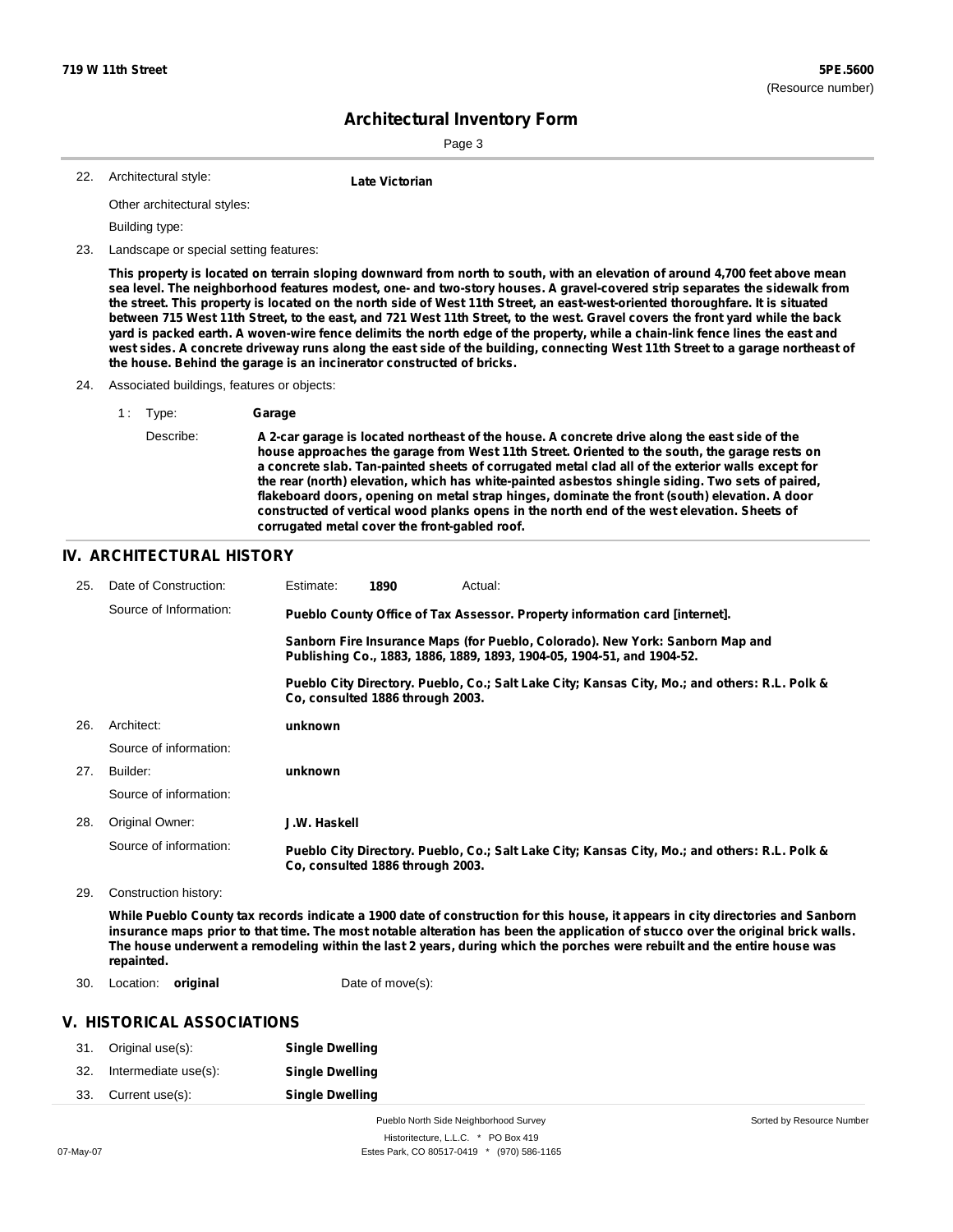|--|

| 33. Current use(s): | <b>Single Dwelling</b> |
|---------------------|------------------------|
|                     |                        |

| 34. Site type(s): | <b>Residence</b> |
|-------------------|------------------|

35. Historical background:

This house appears to have been constructed around 1890 for J.W. Haskell, Pueblo city marshal. In 1900, the residents were broker Charles E. Cherrington; his wife, Mary; mother, Emily S.; and sisters Bertha and Mary. Charles was born in Ohio in May 1860. By 1909, the resident was Sumner W. Pressey, then a rising Pueblo businessman, who moved two properties east, to 713 West 11th Street, around 1919. Other residents were William C. Mangelsdorf (circa 1915); C.E. Fleming (circa 1920); and Albert **Rule and Rev. J.J. Werda (circa 1925).**

In 1935, the owner and resident was John B. Stuart. He came to Pueblo in 1920 and was a barber. With his wife, Stuart had a **son, A.A. Stuart. The Stuarts later moved to 419 West 10th Street.**

A few years after arriving in Pueblo in 1934, George T. Flanigan purchased this house and resided here until his death. Flanigan was a veteran of World War I. With his wife, Agnes D., George had a daughter, Marilyn, and two sons, James D. and Edward D. Prior to moving to Pueblo, Flanigan operated a pool, billiard, and cigar business in Boone County. He was a member of Sacred Heart Cathedral parish. George Flanigan died on December 12, 1948. His widow continued to reside here through 1950.

By 1955, the owner and resident was Opal Firestone. Born on March 6, 1903, in Mead, Kansas, as Opal Carrie Connor, she married William H. Firestone in LaVerne, Oklahoma. They came to Colorado in a covered wagon in 1922, initially settling in the Vineland area. Together, Opal and William Firestone had eight children: Drexel, Wayne, Tom, Georgia, Dee Ann, Max, Bruce, and Reese. Firestone was a member of Parkview Baptist Church and, later in life, was an active volunteer at SRDA. She **continued to reside here through the 1960s. Opal Firestone died on December 25, 1991.**

Betty R. Bryant acquired the house and lot in 1974, transferring them in 1992 to Darlene B. New. New, in turn, transferred the property to Steven C. Eller in 2002. Later that year, Russell H. Longgrear, Ill, the current owner, acquired the property. He **operates it as a rental unit.**

Sources of information: 36.

**"Opal Carrie Firestone" [obituary]. Pueblo Chieftain, 27 December 1991, p. 11B.**

**"Stuart (John B.)" [obituary]. Pueblo Chieftain, 18 March 1965, p. 19A.**

**"Flanigan (George T.)' [obituary]. Pueblo Chieftain, 13 December 1948, p. 2.**

**Pueblo County Office of Tax Assessor. Property information card [internet].**

**Pueblo City Directory. Pueblo, Co.; Salt Lake City; Kansas City, Mo.; and others: R.L. Polk & Co, consulted 1886 through 2003.**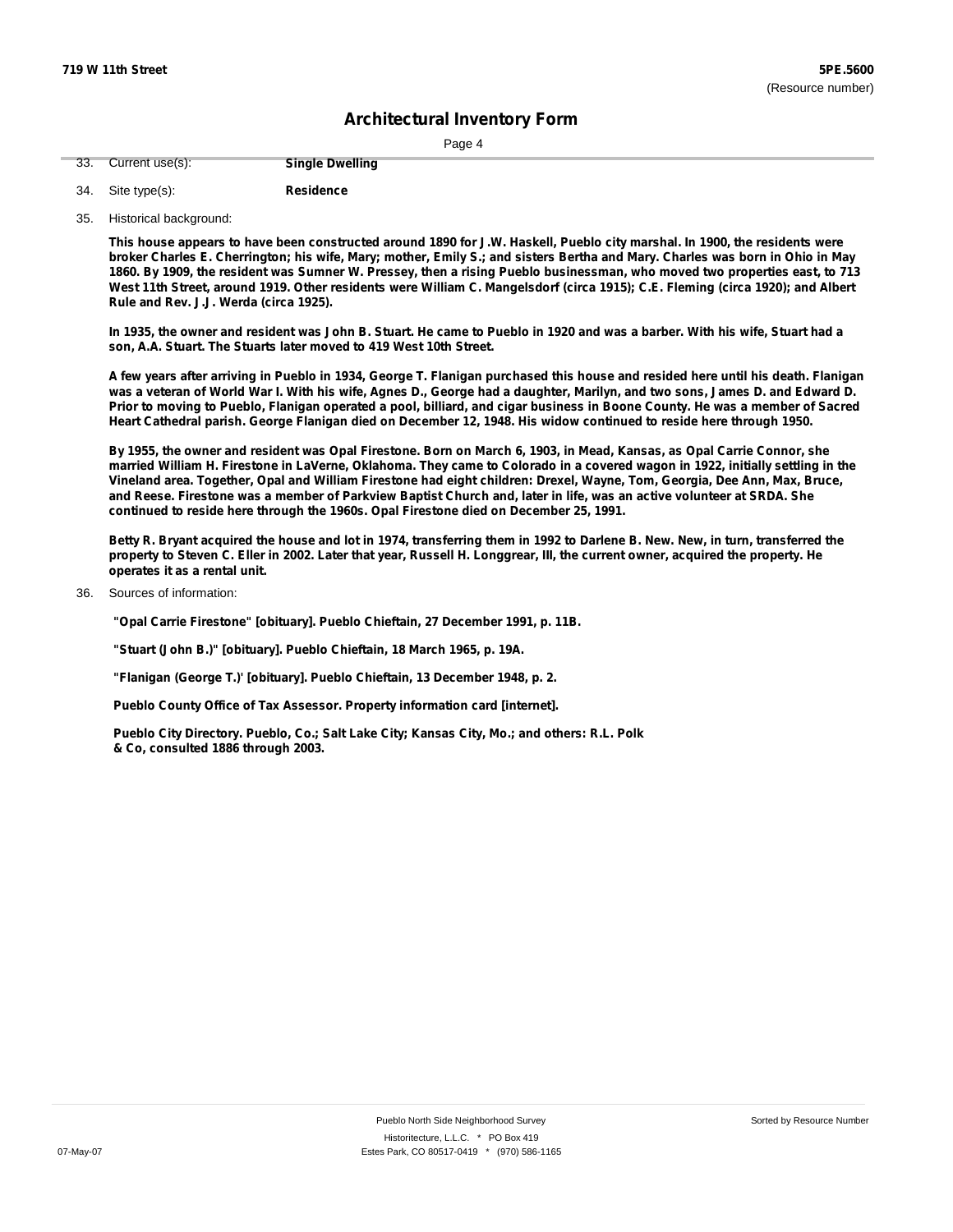Sorted by Resource Number

# **Architectural Inventory Form**

Page 5

|     | <b>VI. SIGNIFICANCE</b>                                                                                                                                                                        |
|-----|------------------------------------------------------------------------------------------------------------------------------------------------------------------------------------------------|
| 37. | Local landmark designation:<br>Yes $\Box$<br>No.<br>$\mathbf{F}_{\mathbf{r}}$                                                                                                                  |
|     | Designation authority:                                                                                                                                                                         |
|     | Date of designation:                                                                                                                                                                           |
| 38. | Applicable National Register criteria:                                                                                                                                                         |
|     |                                                                                                                                                                                                |
|     | A. Associated with events that have made a significant contribution to the broad pattern of our history.<br>B. Associated with the lives of persons significant in our past.<br>$\blacksquare$ |
|     | C. Embodies the distinctive characteristics of a type, period, or method of construction, or represents the work<br>П                                                                          |
|     | of a master, or that possess high artistic values, or represents a significant and distinguished entity whose<br>components may lack individual distinction.                                   |
|     | D. Has yielded, or may be likely to yield, information important in history or prehistory.                                                                                                     |
|     | Qualifies under Criteria Considerations A through G (see manual).<br>$\sim$                                                                                                                    |
|     | Does not meet any of the above National Register criteria.<br>₩                                                                                                                                |
|     | <b>Pueblo Standards for Designation:</b>                                                                                                                                                       |
|     | 1a. History                                                                                                                                                                                    |
|     | $\overline{\mathbf{r}}_1$<br>Have direct association with the historical development of the city, state, or nation; or                                                                         |
|     | <u>1b. History</u>                                                                                                                                                                             |
|     | Be the site of a significant historic event; or<br>$\overline{\phantom{a}}$                                                                                                                    |
|     | 1c. History                                                                                                                                                                                    |
|     | Have direct and substantial association with a person or group of persons who had influence on society.<br>$\overline{\phantom{a}}$                                                            |
|     | 2a. Architecture                                                                                                                                                                               |
|     | Embody distinguishing characteristics of an architectural style or type; or<br>$\Box$                                                                                                          |
|     | 2b. Architecture                                                                                                                                                                               |
|     | Be a significant example of the work of a recognized architect or master builder, or<br>$\Box$                                                                                                 |
|     | 2c. Architecture                                                                                                                                                                               |
|     | Contain elements of architectural design, engineering, materials, craftsmanship, or artistic merit which represent a<br>$\Box$<br>significant or influential innovation;                       |
|     | 2d. Architecture                                                                                                                                                                               |
|     | Portray the environment of a group of people or physical development of an area of the city in an era of history<br>$\Box$<br>characterized by a distinctive architectural style.              |
|     | 3a. Geography                                                                                                                                                                                  |
|     | Have a prominent location or be an established, familiar, and orienting visual feature of the contemporary city, or                                                                            |
|     | 3b. Geography<br>Promote understanding and appreciation of Pueblo's environment by means of distinctive physical characteristics                                                               |
|     | or rarity; or                                                                                                                                                                                  |
|     | 3c. Geography                                                                                                                                                                                  |
|     | Make a special contribution to Pueblo's distinctive character.<br>$\overline{\phantom{a}}$                                                                                                     |
|     | <b>Not Applicable</b>                                                                                                                                                                          |
|     | Does not meet any of the above Pueblo landmark criteria.<br>$\overline{\phantom{a}}$                                                                                                           |
| 39. | Area(s) of Significance:<br><b>Not Applicable</b>                                                                                                                                              |
| 40. | Period of Significance:<br>n/a                                                                                                                                                                 |
| 41. | National:<br>Level of significance:<br>State<br>Local<br>$\mathcal{L}_{\mathcal{A}}$<br>$\Box$                                                                                                 |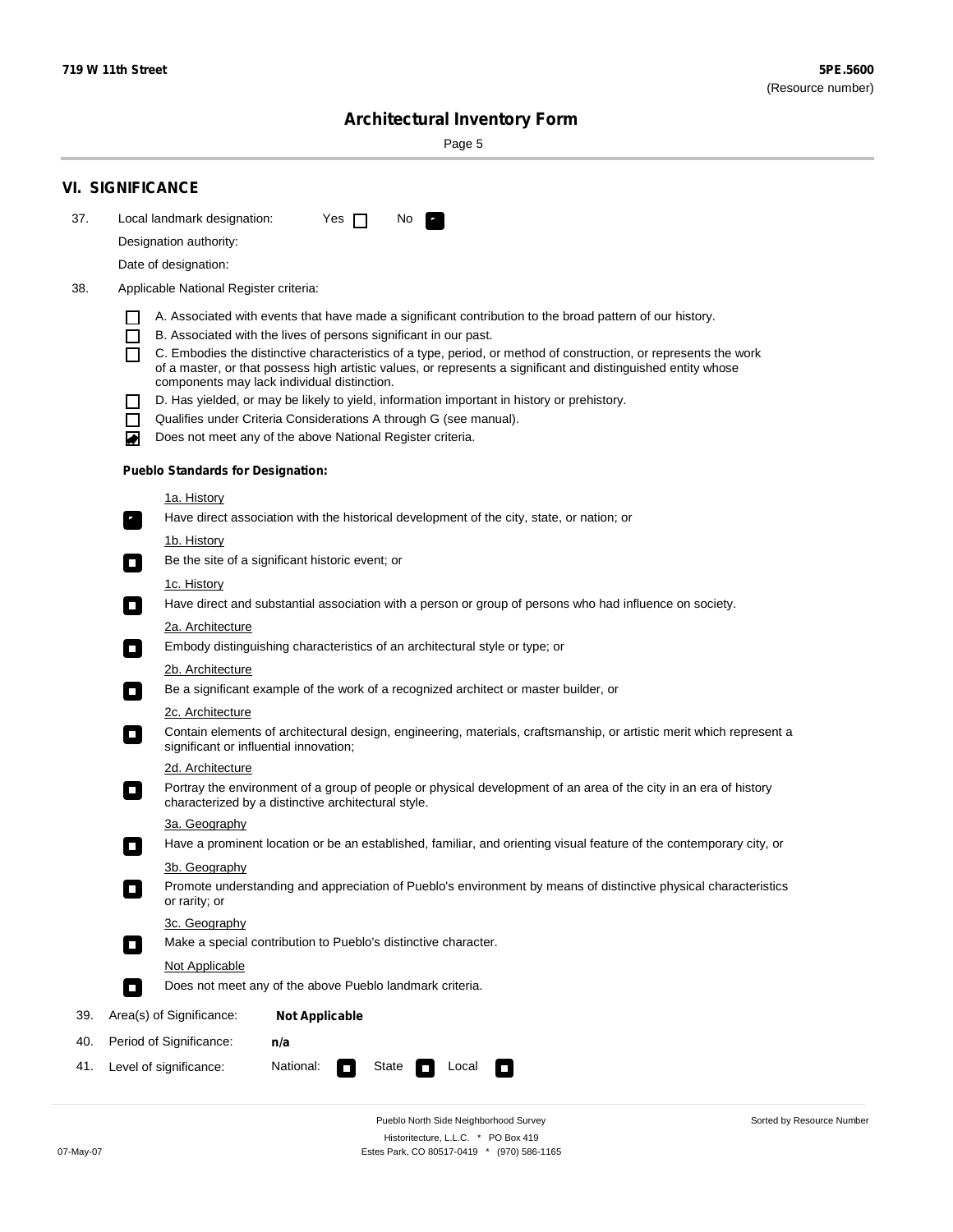Page 6

#### 42. Statement of significance:

This property is historically significant under Pueblo Local Landmark criterion 1A for its association with the development of Pueblo's North Side Neighborhood. It is one of the earliest houses constructed in the neighborhood and was unusually large and elaborate for the time period. However, the level of historical significance is not to the extent that this property would qualify for individual listing in the National Register of Historic Places, the Colorado State Register of Historic Properties, or as a City of Pueblo Landmark. It is most likely a contributing resource within any potential historic district.

43. Assessment of historic physical integrity related to significance:

Constructed around 1890, the principal building on this property exhibits a moderately high level of physical integrity relative to the seven aspects of integrity as defined by the National Park Service and the Colorado Historical Society: location, setting, design, materials, workmanship, feeling, and association. The only major alteration has been the application of stucco over **the original brick. Other modifications have been largely cosmetic.**

#### **VII. NATIONAL REGISTER ELIGIBILITY ASSESSMENT**



Yes Yes No

No  $\blacksquare$  N/A

 $N/A$ 

If there is National Register district potential, is this building contributing:

If the building is in existing National Register district, is it contributing: 46.

### **VIII. RECORDING INFORMATION**

| 47. | Photograph numbers): | <b>CD-ROM Photo Disc: North Side Photos</b><br>File Name(s): 11thstw719                                                       |
|-----|----------------------|-------------------------------------------------------------------------------------------------------------------------------|
|     | Negatives filed at:  | <b>Special Collections</b><br><b>Robert Hoag Rawlings Public Library</b><br>100 East Abriendo Avenue<br>Pueblo, CO 81004-4290 |
| 48. | Report title:        | <b>Pueblo North Side Neighborhood Survey</b>                                                                                  |
| 49. | $Date(s)$ :          | 06/08/05                                                                                                                      |
| 50. | Recorder(s):         | <b>Adam Thomas</b>                                                                                                            |
| 51. | Organization:        | Historitecture, L.L.C.                                                                                                        |
| 52. | Address:             | <b>PO Box 419</b>                                                                                                             |
|     |                      | Estes Park, CO 80517-0419                                                                                                     |
| 53. | Phone number(s):     | (970) 586-1165                                                                                                                |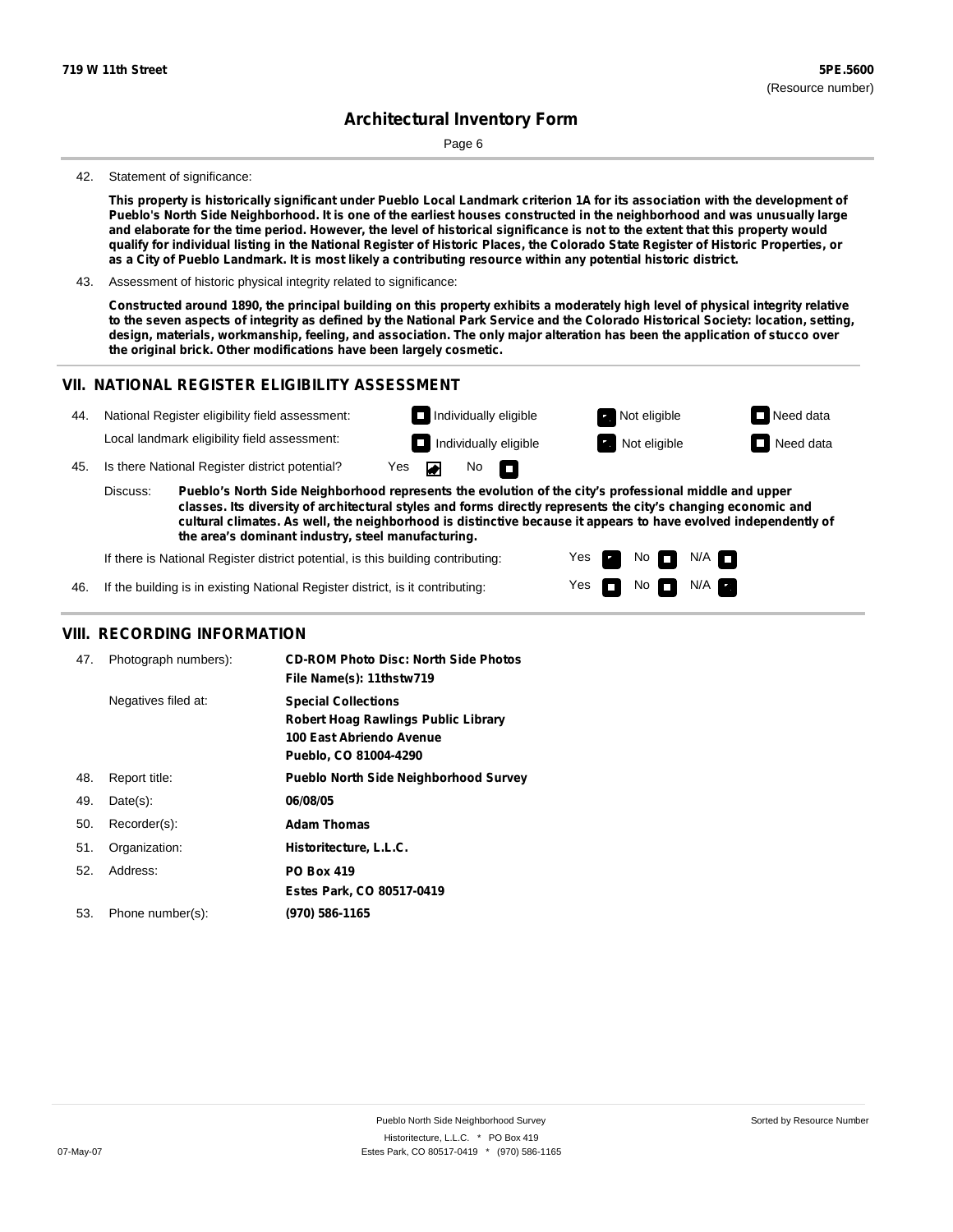Page 7